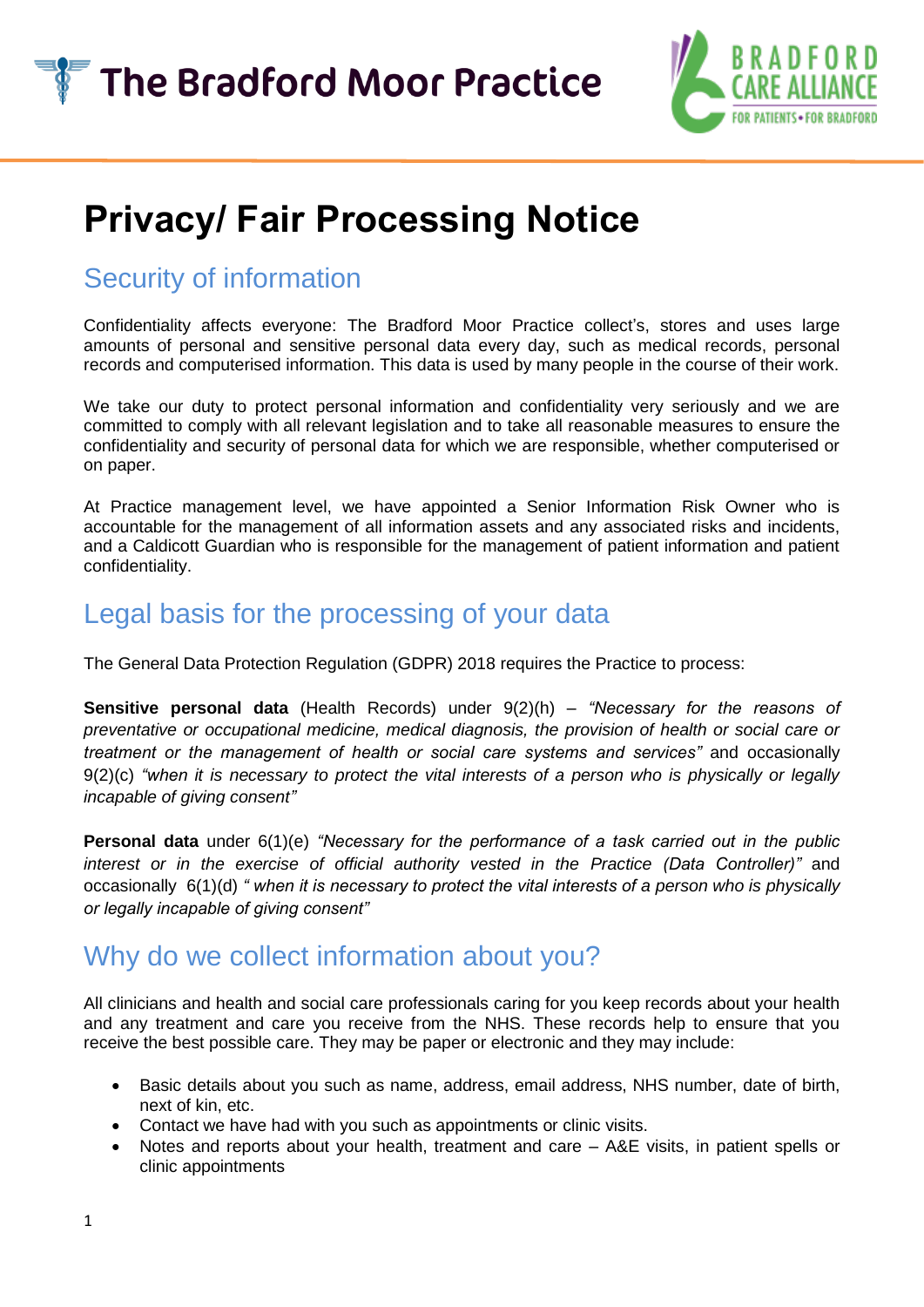- Details of diagnosis and treatment given
- Information about any allergies or health conditions.
- Results of x-rays, scans and laboratory tests.
- Relevant information from people who care for you and know you well such as health care professionals and relatives.

It is essential that your details are accurate and up to date. Always check that your personal details are correct when you visit us and please inform us of any changes to your contact detail as soon as possible. This reduces the risk of you not receiving important correspondence.

By providing the Practice with contact details, patients are agreeing to the Practice using those channels to communicate with them about their healthcare, i.e. by letter (postal address), by voice mail or voice message (telephone or mobile number), by text message (mobile number) or by email (email address).

### How your personal information is used

In general your records are used to direct, manage and deliver the care you receive to ensure that:

- The doctors, nurses and other health or social care professionals involved in your care have accurate and up to date information to assess your health and decide on the most appropriate care for you.
- Health or social care professionals have the information they need to be able to assess and improve the quality and type of care you receive.
- Your concerns can be properly investigated if a complaint is raised.
- Appropriate information is available if you see another clinician, or are referred to a specialist or another part of the NHS or social care.

# The Care Record

The Health Care Record is a shared system that allows Health or social care professionals to appropriately access the most up-to-date and accurate information about patients to deliver the best possible care.

### The NHS Care Record Guarantee

The Care Record Guarantee is our commitment that we will use records about you in ways that respect your rights and promote your health and wellbeing. Copies of the full document can be obtained from:

[Information governance for Summary Care Records \(SCR\) -](https://digital.nhs.uk/services/summary-care-records-scr/information-governance-for-scr) NHS Digital

# The Records Management Code of Practice

This Records Management Code of Practice for Health and Social Care 2016 is a guide for the NHS to use in relation to the practice of managing records. It is relevant to organisations who work within, or under contract to NHS organisations in England. This also includes public health functions in Local Authorities and Adult Social Care where there is joint care provided within the NHS.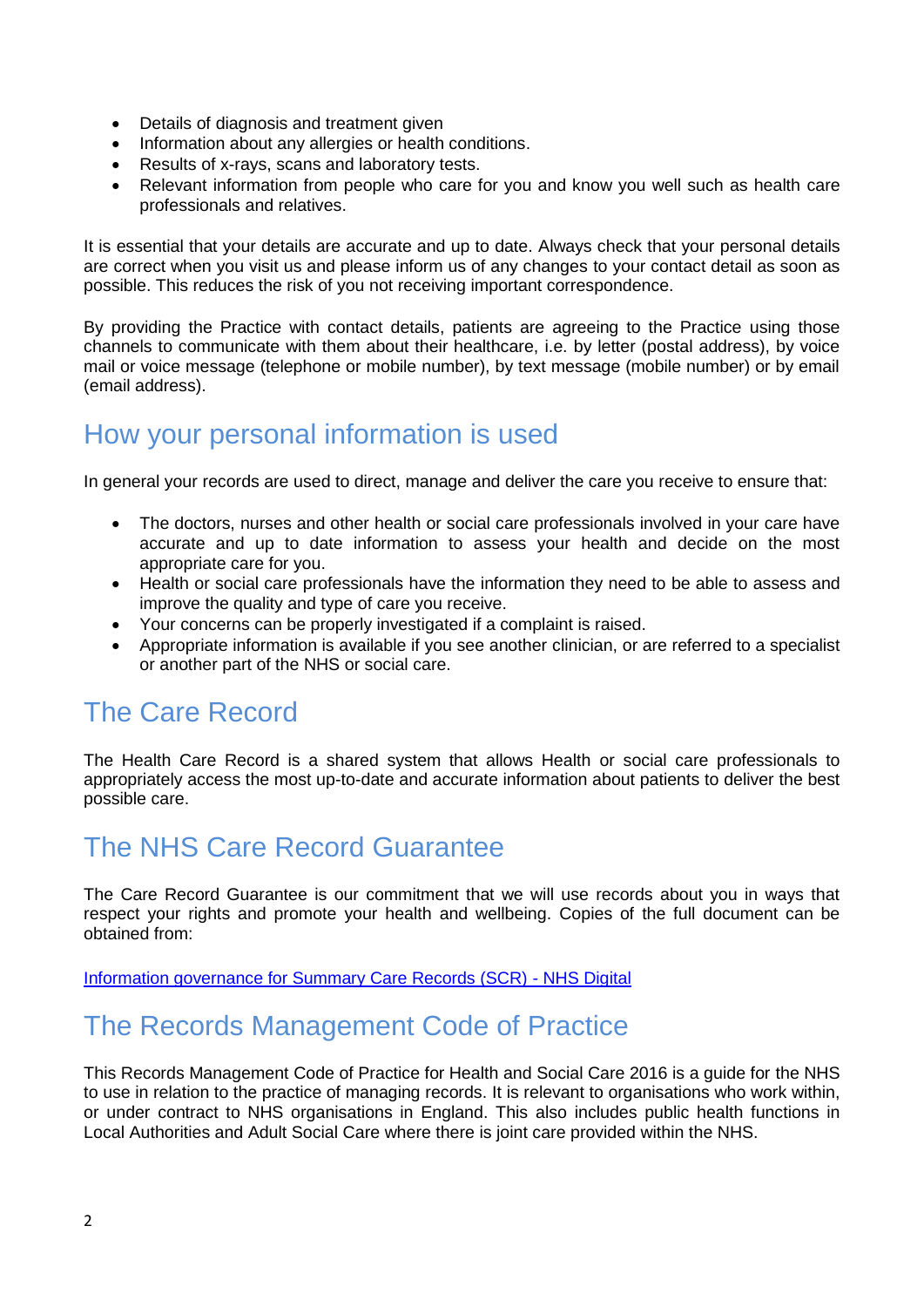The Code is based on current legal requirements and professional best practice. It will help organisations to implement the recommendations of the Mid Staffordshire NHS Foundation Practice Public Inquiry relating to records management and transparency.

[https://www.gov.uk/government/publications/records-management-code-of-practice-for-health-and](https://www.gov.uk/government/publications/records-management-code-of-practice-for-health-and-social-care)[social-care](https://www.gov.uk/government/publications/records-management-code-of-practice-for-health-and-social-care)

# How long health records are retained

All patient records are destroyed in accordance with the NHS Records Management Code of Practice retention schedules, which sets out the appropriate length of time each type of NHS records is retained. [https://digital.nhs.uk/records-management-code-of-practice-for-health-and](https://digital.nhs.uk/records-management-code-of-practice-for-health-and-social-care-2016)[social-care-2016](https://digital.nhs.uk/records-management-code-of-practice-for-health-and-social-care-2016)

The Practice does not keep patient records for longer than necessary and all records are destroyed confidentially once their retention period has been met, and the Practice has made the decision that the records are no longer required.

# When do we share information about you?

We share information about you with others directly involved in your care; and also and also share more limited information for indirect care purposes, both of which are described below:

Everyone working within the NHS has a legal duty to keep information about you confidential. Similarly, anyone who receives information from us also has a legal duty to keep it confidential.

#### **Direct Care Purposes**

- Other NHS Practices and hospitals that are involved in your care.
- NHS Digital and other NHS bodies.
- General Practitioners (GPs).
- Ambulance Services.

You may be receiving care from other people as well as the NHS, for example Social Care Services. We may need to share some information about you with them so we can all work together for your benefit if they have a genuine need for it or we have your permission. Therefore, we may also share your information, subject to strict agreement about how it will be used, with:

- Social Care Services.
- Education Services.
- Local Authorities.
- Voluntary and private sector providers working with the NHS.

We will not disclose your information to any other third parties without your permission unless there are exceptional circumstances, such as if the health and safety of others is at risk or if the law requires us to pass on information.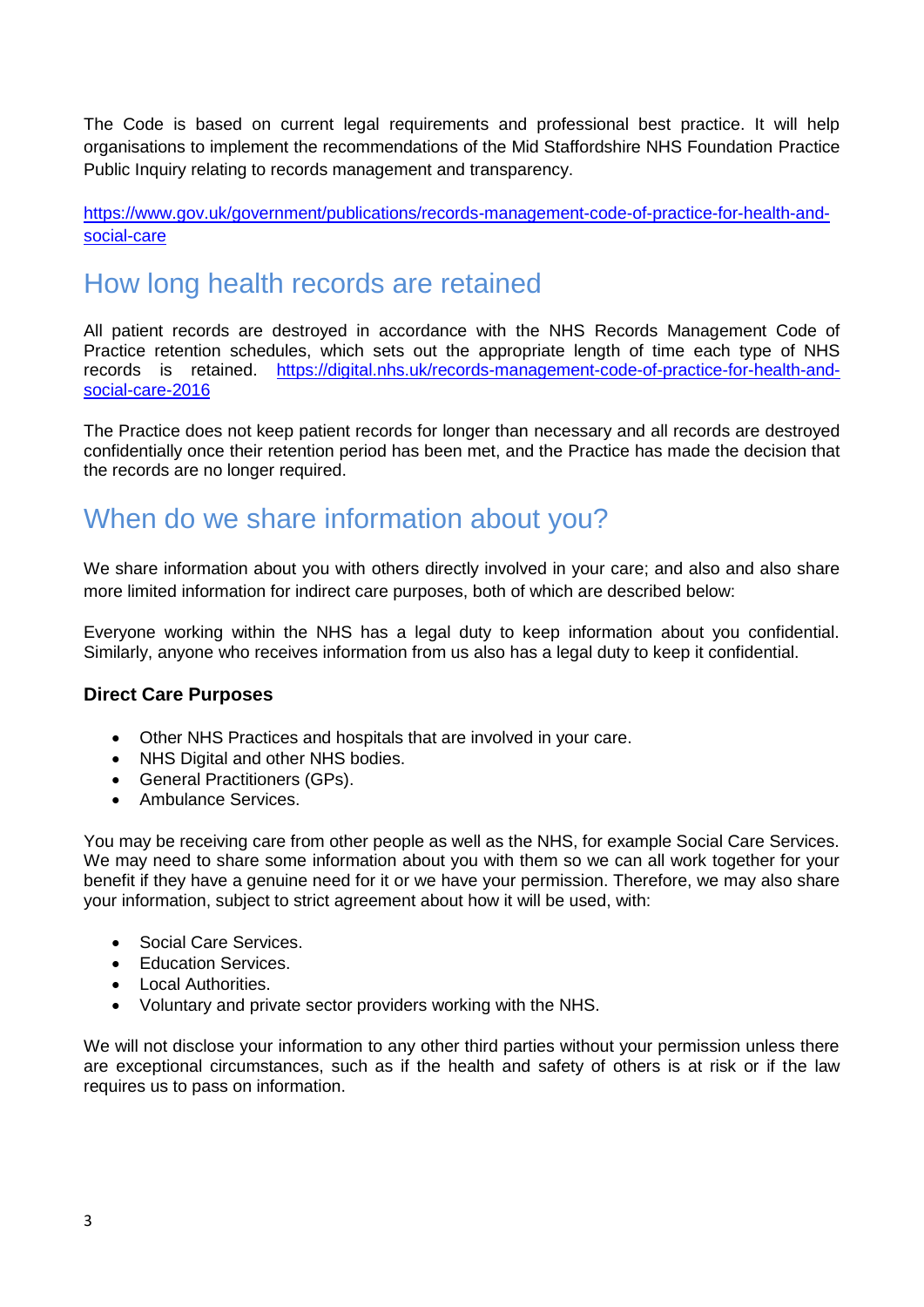#### **Indirect Care Purposes:**

We also use information we hold about you to:

- Review the care we provide to ensure it is of the highest standard and quality
- Ensure our services can meet patient needs in the future
- Investigate patient queries, complaints and legal claims
- Ensure the hospital receives payment for the care you receive
- Prepare statistics regarding NHS performance
- Audit NHS accounts and services
- Undertake heath research and development (with your consent you may choose whether or not to be involved)
- Help train and educate healthcare professionals

Nationally there are strict controls on how your information is used for these purposes. These control whether your information has to be de-identified first and with whom we may share identifiable information. You can find out more about these purposes, which are also known as secondary uses, on the NHS England and NHS Digital's websites:

- <https://www.england.nhs.uk/>
- <https://digital.nhs.uk/>

# When other people need information about you

Everyone working in Health and Social Care has a legal duty to keep information about you confidential and anyone who receives information from us is also under a legal duty to keep it confidential.

From time to time we may need to share information with other professionals and services concerned in your care. This may be for instance, when your healthcare professional needs to discuss your case with other professionals (who do not work for the Practice) in order to plan your care. We do this in order to provide the most appropriate treatment and support for you and your carers, or when the welfare of other people is involved. We will only share information in this way if we have your permission and it is considered necessary.

There may be other circumstances when we must share information with other agencies. In these rare circumstances we are not required to seek your consent.

Examples of this are:

- If there is a concern that you are putting yourself at risk of serious harm
- If there is a concern that you are putting another person at risk of serious harm
- If there is a concern that you are putting a child at risk of harm
- If we have been instructed to do so by a court
- If the information is essential for the investigation of a serious crime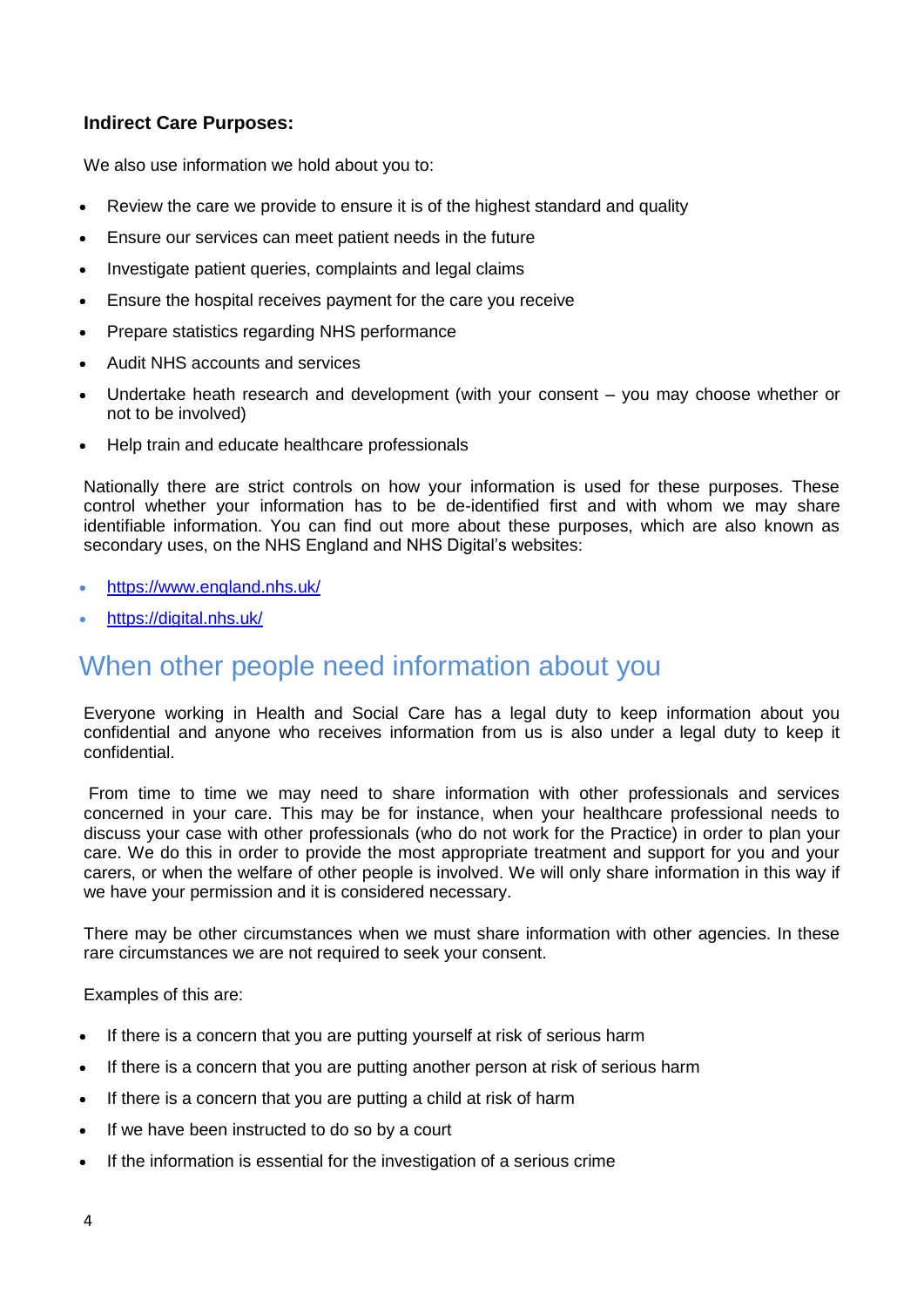- If you are subject to the Mental Health Act (1983), there are circumstances in which your 'nearest relative' must receive information even if you object
- If your information falls within a category that needs to be notified for public health or other legal reasons, e.g. Certain infectious diseases

# Other ways in which we use your information

#### **Call recording**

Telephone calls to the Practice are routinely recorded for the following purposes:

- To make sure that staff act in compliance with Practice procedures.
- To ensure quality control.
- Training, monitoring and service improvement
- To prevent crime, misuse and to protect staff

### Data subjects rights

#### Under the Data Protection Act - 6<sup>th</sup> Principle:

- a right of access to a copy of their personal data;
- a right to object to processing that is likely to cause or is causing damage or distress;
- a right to object to decisions being taken by automated means;
- a right in certain circumstances to have inaccurate personal data rectified, blocked, erased or destroyed; and
- a right to claim compensation for damages caused by a breach of the Act

#### **Under the General Data Protection Regulation (GDPR)**

- a right to confirmation that their personal data is being processed and access to a copy of that data which in most cases will be Free of Charge and will be available within 1 month (which can be extended to two months in some circumstances)
- Who that data has or will be disclosed to:
- The period of time the data will be stored for
- a right in certain circumstances to have inaccurate personal data rectified, blocked, erased or destroyed;
- Data Portability data provided electronically in a commonly used format
- The right to be forgotten and erasure of data does not apply to an individual's health record or for public health purposes
- The right to lodge a complaint with a supervising authority (see Raising a concern page 7)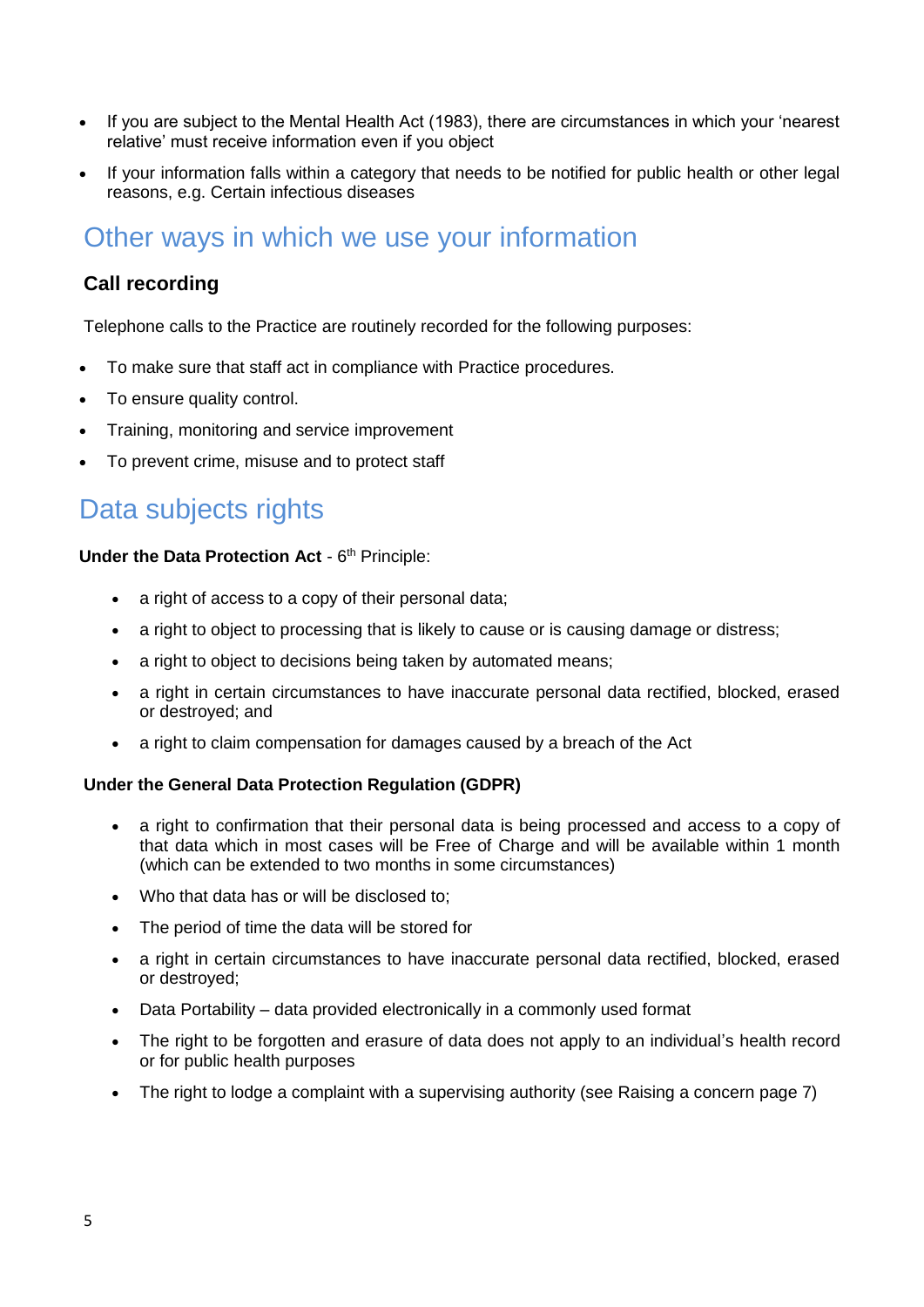# Your right to object

You have the right to restrict how and with whom we share information in your records that identifies you. If you object to us sharing your information we will record this explicitly within your records so that all healthcare professionals and staff involved with your care are aware of your decision. If you choose not to allow us to share your information with other health or social care professionals involved with your care, it may make the provision of treatment or care more difficult or unavailable.

Please discuss any concerns with the clinician treating you so that you are aware of any potential impact. You can also change your mind at any time about a disclosure decision.

# Refusing or withdrawing consent

The possible consequences of refusing consent will be fully explained to the patient at the time, and could include delays in receiving care.

In those instances where the legal basis for sharing of confidential personal information relies on the patient's explicit or implied consent, then the patient has the right at any time to refuse their consent to the information sharing, or to withdraw their consent previously given.

In instances where the legal basis for sharing information without consent relies on HRA CAG authorisation under Section 251 of the NHS Act 2006, then the patient has the right to register their objection to the disclosure, and the Practice is obliged to respect that objection.

In instances where the legal basis for sharing information relies on a statutory duty/power, then the patient cannot refuse or withdraw consent for the disclosure.

# SMS text messaging

When attending the Practice for an appointment or a procedure you may be asked to confirm that the Practice has an accurate contact number and mobile telephone number for you. This can be used to provide appointment details via SMS text messages and automated calls to advise you of appointment times.

# Surveillance Cameras (CCTV)

We employ surveillance cameras (CCTV) on and around our sites in order to:

- protect staff, patients, visitors and Practice property
- apprehend and prosecute offenders, and provide evidence to take criminal or civil court action
- provide a deterrent effect and reduce unlawful activity
- help provide a safer environment for our staff
- assist in traffic management and car parking schemes
- monitor operational and safety related incidents
- help to provide improved services, for example by enabling staff to see patients and visitors requiring assistance
- assist with the verification of claims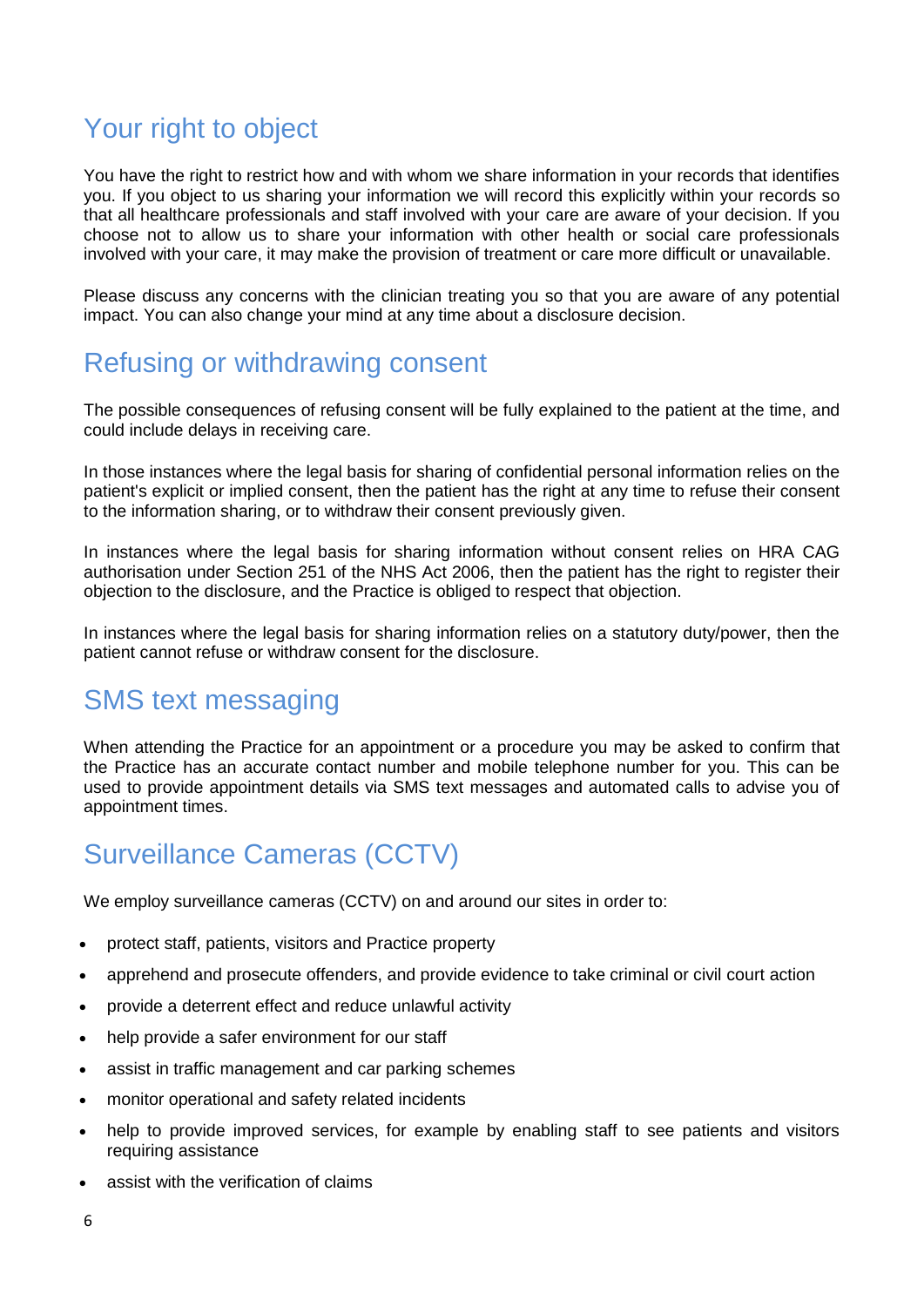You have a right to make a Subject Access Request of surveillance information recorded of yourself and ask for a copy of it. Requests should be directed to the address below and you will need to provide further details as contained in the section 'How you can access your records'. The details you provide must contain sufficient information to identify you and assist us in finding the images on our systems.

We reserve the right to withhold information where permissible by the General Data Protection Regulation (GDPR) 2018 and we will only retain surveillance data for a reasonable period or as long as is required by law. In certain circumstances (high profile investigations, serious or criminal incidents) we may need to disclose CCTV data for legal reasons. When this is done there is a requirement for the organisation that has received the images to adhere to the GDPR.

### How you can access your records

The GDPR 2018 gives you a right to access the information we hold about you on our records. Requests must be made in writing to the Access to Health Records Department. The Practice will provide your information to you within one month (this can be extended dependent on the complexity of the request) from receipt of your application:

- A completed application form, containing adequate supporting information (such as your full name, address, date of birth, NHS number, etc.) to enable us to verify your identity and locate your records.
- Information will be provided free of charge except where requests are unfounded or excessive, in particular repeat requests then the Practice may either charge a reasonable fee or refuse to act on the request.

Telephone 01274 662233 or write to:

The Access to Records Department The Bradford Moor Practice Daffodil Building Barkerend Health Centre Barkerend Rd Bradford BD3 8QH

# Data controller

The Data Controller responsible for keeping your information confidential is:

Shaheen Hussain, Telephone: 01274 662233

Data Protection Officer Contact: Rachael.Nicholson@Bradford.nhs.uk